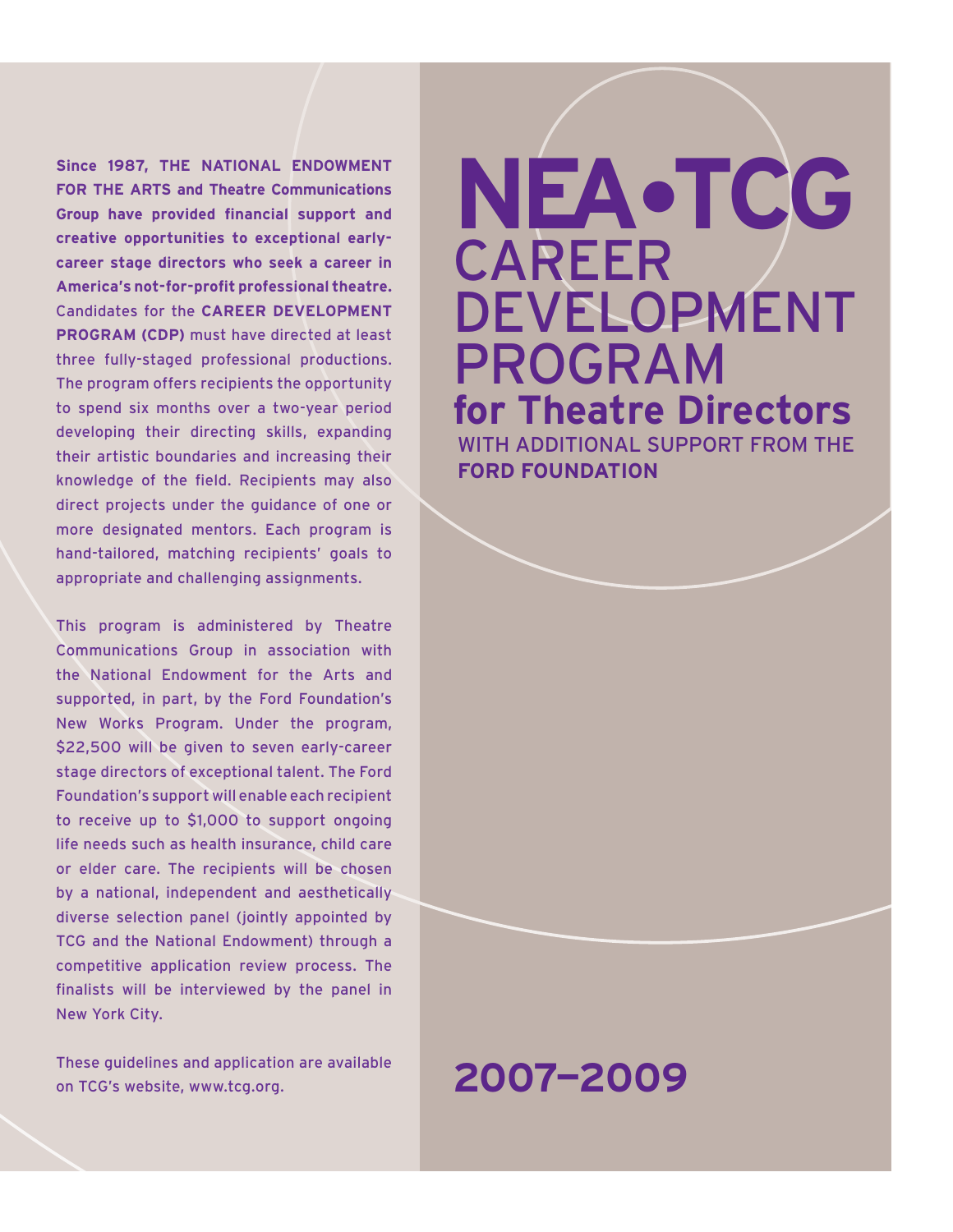- **Candidates must be citizens or permanent residents of the United States at the time of application.**
- l **Candidates must be prepared and able to relocate during the program period, if necessary, for the successful completion of specially tailored career development placements.**
- l **Candidates must have no professional or personal commitments which would prevent them from devoting six full months to program-related activities.**
- l **Candidates must have directed at least three fully staged professional productions. (Productions are considered professional if all artists are paid for their work; productions at educational institutions or community theatres do not meet this requirement.)**
- l **Candidates who have not directed professionally for at least one year after completing their academic training are generally not eligible.**
- l **Candidates enrolled in, or on leave from, university or conservatory training programs at the commencement of the program period are not eligible.**
- l **Candidates may not maintain salaried staff positions during NEA•TCG Career Development Program activities.**
- l **Previous recipients of a National Endowment for the Arts Director Fellowship, NEA•TCG Director Fellowship or the NEA•TCG Career Development Program for Directors are not eligible to apply.**

This program has been designed to benefit directors with a strong commitment to a career in the not-for-profit professional theatre. Directors who hope to work exclusively in other disciplines, such as opera, are not eligible.

## **Selection Process**

The application process for the NEA•TCG Career Development Program is highly competitive and only seven directors will be chosen from the nationwide applicant pool. A national independent selection panel (jointly appointed by TCG and the National Endowment) consisting of institutionally-based and freelance directors and a lay person evaluates applicants according to the following criteria:

**• Talent, skills, artistic excellence and** professional experience

**Eligibility**

- l Potential for future excellence as a stage director
- l Commitment to a career in the not-for-profit professional theatre
- l Potential for the program to contribute to the applicant's artistic growth
- **Capacity to carry out the program, including receptivity** to new ideas

#### **The process takes place in two stages:**

- **. ROUND 1 Based on application materials, finalists** are notified April 27, 2007 and will be required to submit three letters of recommendation. (Please note: no letters of recommendation will be accepted prior to notification.)
- **. ROUND 2 Finalists travel to New York City and are** interviewed by members of the selection panel who subsequently choose the recipients. The personal interview is an essential part of the selection process. Round-trip transportation and hotel accommodations will be provided to finalists who live outside of the New York City area.

Candidates of diverse backgrounds are encouraged to apply to this program. No applicant will be discriminated against on the basis of race, sex, religion, sexual orientation, color or national origin.

## **Program Period**

Six months of program activities may commence on or after October 1, 2007 and must be completed no later than September 30, 2009. The months need not be consecutive, but must occur during the specified two-year period.

## **Program Activities**

Recipients of the Career Development Program will work with TCG Artistic Programs staff to achieve their application goals, incorporating feedback from the selection panel. Each recipient's program is designed to afford new opportunities with which s/he has not had a close association.

A successful program will include a majority of the following:

- **.** Travel and research; advanced study such as directing or acting workshops; cross-disciplinary forays such as language study; work with a dramaturg or designer.
- l Observing companies and or artists of distinction, including various day-today activities such as rehearsals, pre-production planning, etc.
- l Prolonged residencies, often working as an assistant.
- l Developing a new piece, with a designated mentor, in the final months of the program.

It is assumed that recipients will arrange their schedules in order to complete their program (six months total, or 88 working days) by September 30, 2009. Recipients are not precluded from accepting work outside the program, as long as it does not conflict with CDP assignments. However, each assignment is considered a professional commitment and is expected to be honored as such. Recipients will be required to inform TCG staff of their schedules in order to best facilitate their program.

## **Program Benefits**

- l Each recipient will receive \$22,500, which represents six stipend payments of \$3,500 and a final payment of \$1,500. (See the Reporting Requirements section on page five of the guidelines for more information.) Stipends cannot be used to underwrite fees for directing jobs, unless those assignments are related to the goals the recipient articulates in their application and interview.
- l An Ongoing Life Needs \$1,000 stipend, intended for such use as childcare, eldercare and other daily needs of the recipient.
- $\bullet$  A small travel allowance.
- **Limited reimbursement for tickets, books and related reference materials.**
- l Expenses for attendance at TCG's 2008 National Conference in Denver. At the conference, the recipients will be presented to 700+ conference attendees in the form of a publication ("Spotlight On") a gallery display and reception.
- l Subscriptions to American Theatre magazine and ARTSEARCH, as well as appropriate TCG publications.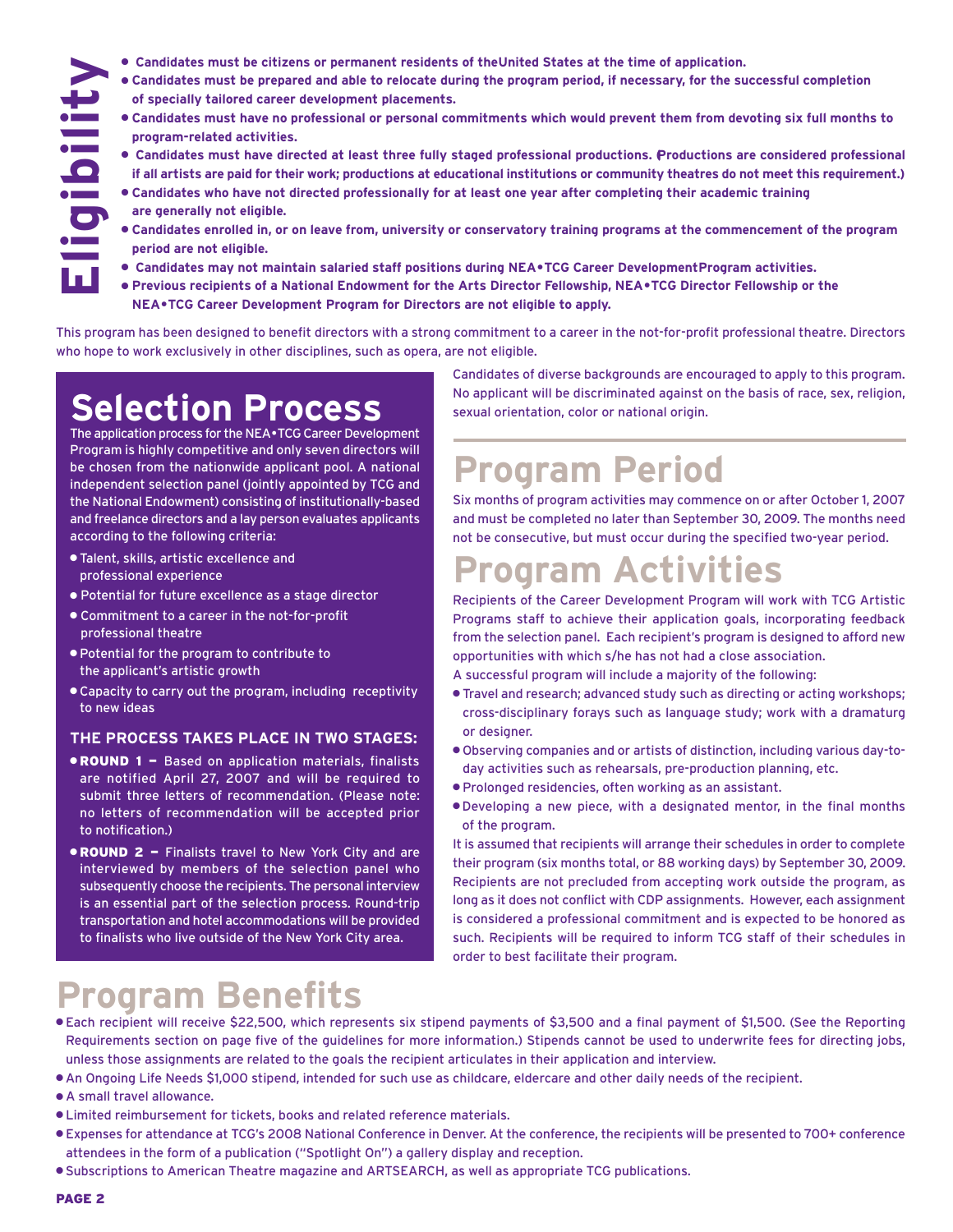Nikki Appino Christopher Ashley Jaye Austin-Williams Timothy Banker Daniel J. Banks Michael Baron Ellen Beckerman Ian Belton Roger Benington Jesse Berger Loni Berry Erika Block Raymond Bobgan Timothy J. Bond Jorge Cacheiro Kaia Calhoun Juliette Carrillo Robert Castro Lenora Champagne Jeremy Cohen Edris Cooper-Anifowoshe Richard Corley Steven Cosson Valerie Curtis-Newton Clinton Turner Davis Elizabeth Diamond Rachel Dickstein Steven Dietz Timothy Douglas

Ilesa Duncan Anne Justine D'Zmura David Esbjornson Laura Esparza Kip Fagan Scott Feldsher Susan Finque Michael John Garcés Anthony J. Garcia Amparo Garcia Nataki Garrett Amy Gonzalez Philip Kan Gotanda Sean Graney Joseph Haj David Herskovits Kristin Horton Eric Johnson Kenneth Johnson Derek Anson Jones Damon Kiely Melissa Kievman Brian Kulick Tina Landau Kenny Leon Kathryn Long Phyllis S.K. Look Rajendra Ramoon Maharaj Victor Maog

Frank Maugeri Rachel May Michael Mayer Marya Mazor Isis Saratial Misdary Milos Mladenovic Armando Molina Amy Mueller Raelle Myrick-Hodges Ron Nakahara Jennifer L. Nelson Paulo Nunes-Ueno Brooke O'Harra Elena Citlali Parres Leland Patton Lisa J. Peterson David Petrarca Lisa Portes Robert Press Jean Randich Tlaloc A. Rivas Diane Rodriguez Eric Rosen Jonathan Rosenberg Kim Rubinstein KJ Sanchez Steven Sapp Jay Scheib Joanna Settle

### **NEA•TCG CAREER DEVELOPMENT** program **for Theatre Directors**

with additional support from the **ford foundation**

Anna Shapiro Roald Simonson Caroline Jackson Smith Marcus Stern Beatrice Terry Liesl Tommy Susana Tubert Paul Walker Jonathan Walters David Warren Kenn Dixon Watt Kate Whoriskey

## **Host companies and mentors of program recipients have included:**

A Contemporary Theatre Actors Theatre of Louisville JoAnne Akalaitis Alley Theatre Alliance Theatre Company American Conservatory Theater American Repertory Theatre Arena Stage Pina Bausch Andrei Belgrader Bill T. Jones/Arnie Zane Dance Co. Anne Bogart & SITI Company Liviu Ciulei Martha Clarke The Cleveland Play House Cornerstone Theater Graciela Daniele Dell'Arte Players Company El Teatro Campesino Oskar Eustis Robert Falls Richard Foreman

William Forsythe Goodman Theatre Michael Grief The Guthrie Theater Hartford Stage Intiman Theatre Jujamcyn Theatres La Jolla Playhouse Mark Lamos Ralph Lee Ralph Lemon Lincoln Center Theater Long Wharf Theatre Marion McClinton Mabou Mines Magic Theatre Mark Morris Company Mark Taper Forum Marshall Mason McCarter Theatre Center The Metropolitan Opera Company Jonathan Miller

New York City Opera New York Theatre Workshop Oregon Shakespeare Festival Sharon Ott Ping Chong & Company Hal Prince The Public Theater Santa Fe Opera Seattle Repertory Theatre Peter Sellars Andrei Serban Shakespeare & Co. Steppenwolf Theatre Company Elizabeth Streb Tony Taccone Theatre de la Jeune Lune Urban Bush Women Robert Wilson Robert Woodruff The Wooster Group Garland Wright Francesca Zambello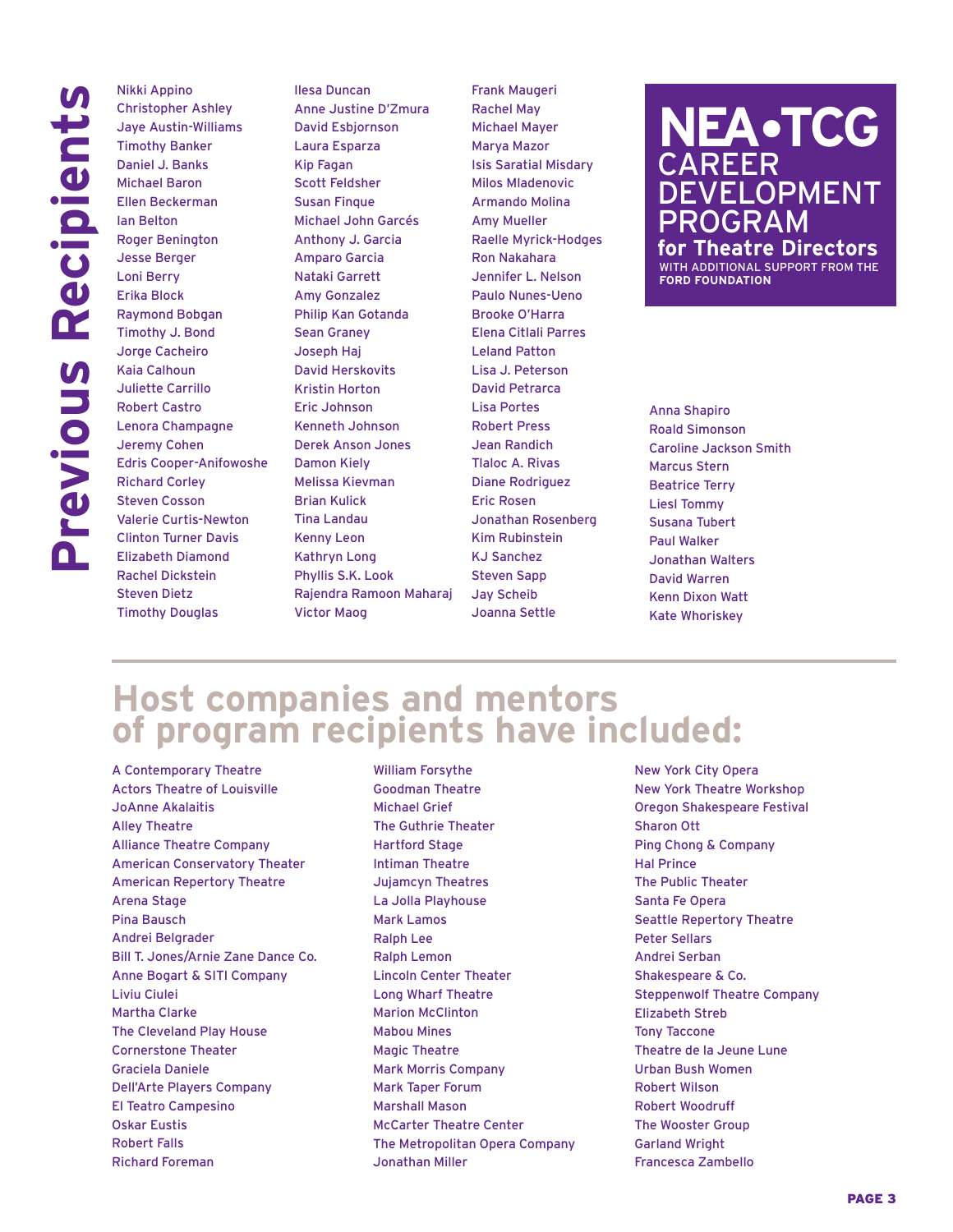## **From** Emilya Cachapero, Director of Artistic Programs/ Director of International Theatre Institute, U.S.

So often it's hard to convey true intent in grant guidelines; applicants often try to read between the lines and draw conclusions that could be to the detriment of their application. As a response, we have added this section of "straight talk" as a way to de-mystify the application process.

Over the years, the term "early career" has broadened. A wider range of individual experience in the application pool has produced recipients who, for example, are artistic leaders of theatre companies or individuals who are embarking on a second career as a director. If you have only recently completed your training, or just meet the minimum requirements, you will need to especially emphasize why this is the right time for you to apply for the program.

Our definition of "professional production" is loosely defined. It is not based on union contracts. We consider directing work professional if all participating artists receive some monetary payment for their work. Our intent is to be as inclusive as possible, while still emphasizing that this program is not for those who work primarily in academia or in amateur venues.

As you prepare to write your application, we suggest you consider your entire body of work as an artist. The panel is searching for a well-rounded representation of you, not just a report on the next steps you feel are needed in your directing career. How is your art in your life? How is your life in your art?

An ideal candidate for this program is aware of and can articulate their aesthetic sensibilities. At the same time, s/he is also willing to explore forms that might be wholly new to them. Each recipient is asked to be receptive to placement suggestions from the selection panel and TCG staff.

All recipients of the Career Development Program take on a professional commitment. Upon acceptance, s/he must be fully prepared to meet all requirements of the program, artistic as well as logistic. There are reporting requirements, forms to complete, letters of introduction which will require follow-up, flights to book in advance, etc. This program frequently tests one's organizational skills.

Flexibility must be your mantra. Although the panel will want you to be as specific as possible about your program goals and the types of artists who interest you, we suggest that you not be overly attached to specific workshops, productions, festivals, etc., as nearly all are subject to change and may not be possible within the program period. Based on our experience with other participants in this program, it is very likely that the placement ideas listed in your application will be affected by panel feedback and staff suggestions.

To sum up: the most successful applications generally articulate very clear goals, give the selection panel a sense of who the applicant is artistically and convey a willingness to expand beyond their work and experience thus far.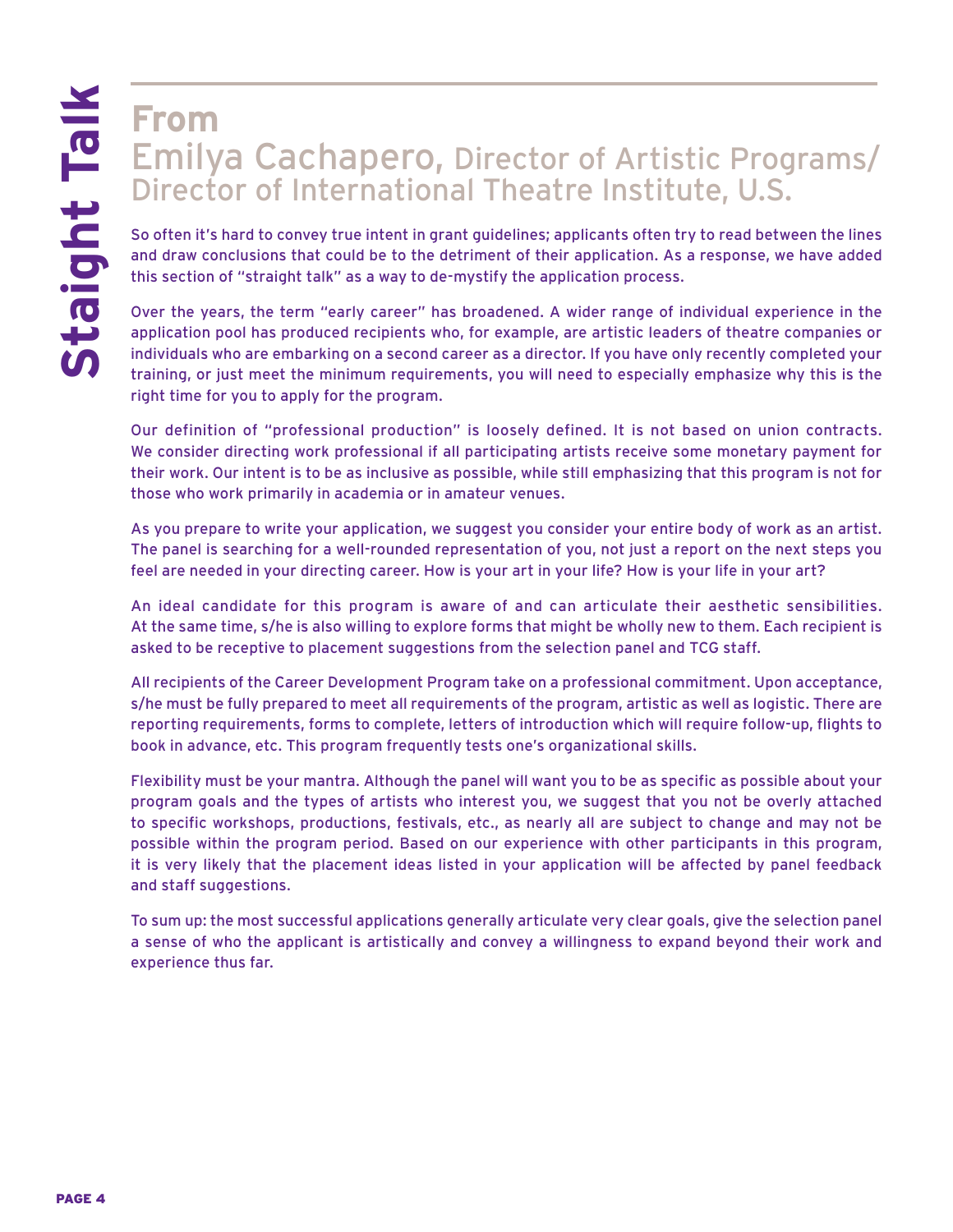**Calendar**

#### A complete application package will contain:

- 1 **Application form:** two copies, single-sided and unstapled);
- 2 **Applicant's resume:** two copies, unstapled, no more than two single-sided pages in length. The resume should be notated as follows: All professional productions must be marked with a "P"; All productions which represent directing work as a student must be marked with an "S"; All productions for work as an assistant, professional or otherwise, must be marked with an "A." 1 – Application form: two copies, single-sided and unstapled);<br>
2 – Applicant's resume: two copies, unstapled, no more than two single-sided pages in length.<br>
The resume should be notated as follows:<br>
All professional prod
	- 3 **Proof of U.S. citizenship, one (1) copy.** Applicants must provide proof of U.S. citizenship by submitting one of the following: a birth certificate, voter registration card, a passport or a green card (A driver's license or Social Security card will not be accepted.)
	- Theatre Communications Group, 520 Eighth Avenue, 24th Floor, New York, NY 10018-4156

# **Application postmark deadline** calendar **February 12, 2007**

**Finalist notification April 27, 2007**

**Letters of recommendation deadline (finalists only)**

**May 24, 2007**

**Finalist interviews (New York City) July 16-17, 2007**

**Notification of recipients Week of July 23, 2007**

**Recipient orientation August 2007**

**Earliest commencement date October 1, 2007**

**TCG National Conference June 2008**

**Latest completion date September 30, 2009**

**Recipients' final reports due October 31, 2009**

# **Reporting Requirements**

As a condition of the support, each recipient is required to submit six reports, chronicling each month of program activity. To allow for weekends and days off, the program calculates one month's time on the program to be the equivalent of twenty-two days. The twenty-two days need not be consecutive — they are frequently spread over time, as benefits various schedules (the recipient's, the mentor's, rehearsal/research time, etc.) A final report from the recipient, listing a complete chronology of his/her CDP activity, will be submitted to the National Endowment by TCG and is due shortly after the recipient's program concludes. The final report must be received by TCG on or before October 31, 2009.

In addition to monthly and final reports, each recipient is required to submit Stipend Request forms, to receive pre-approval for each month of program activity. There are also forms to request letters of introduction from TCG, to request the Ongoing Life Needs stipend and to receive reimbursement for travel and ticket/book/research materials.

#### For more information Contact:

**Sheela Kangal, Senior Artistic Programs Associate, Monday—Friday, 10am—6pm EST at Theatre Communications Group, 520 Eighth Avenue, 24th Floor, New York, NY 10018-4156, (212) 609-5900 or grants@tcg.org. The guidelines and application are available on TCG's web site, www.tcg.org.**